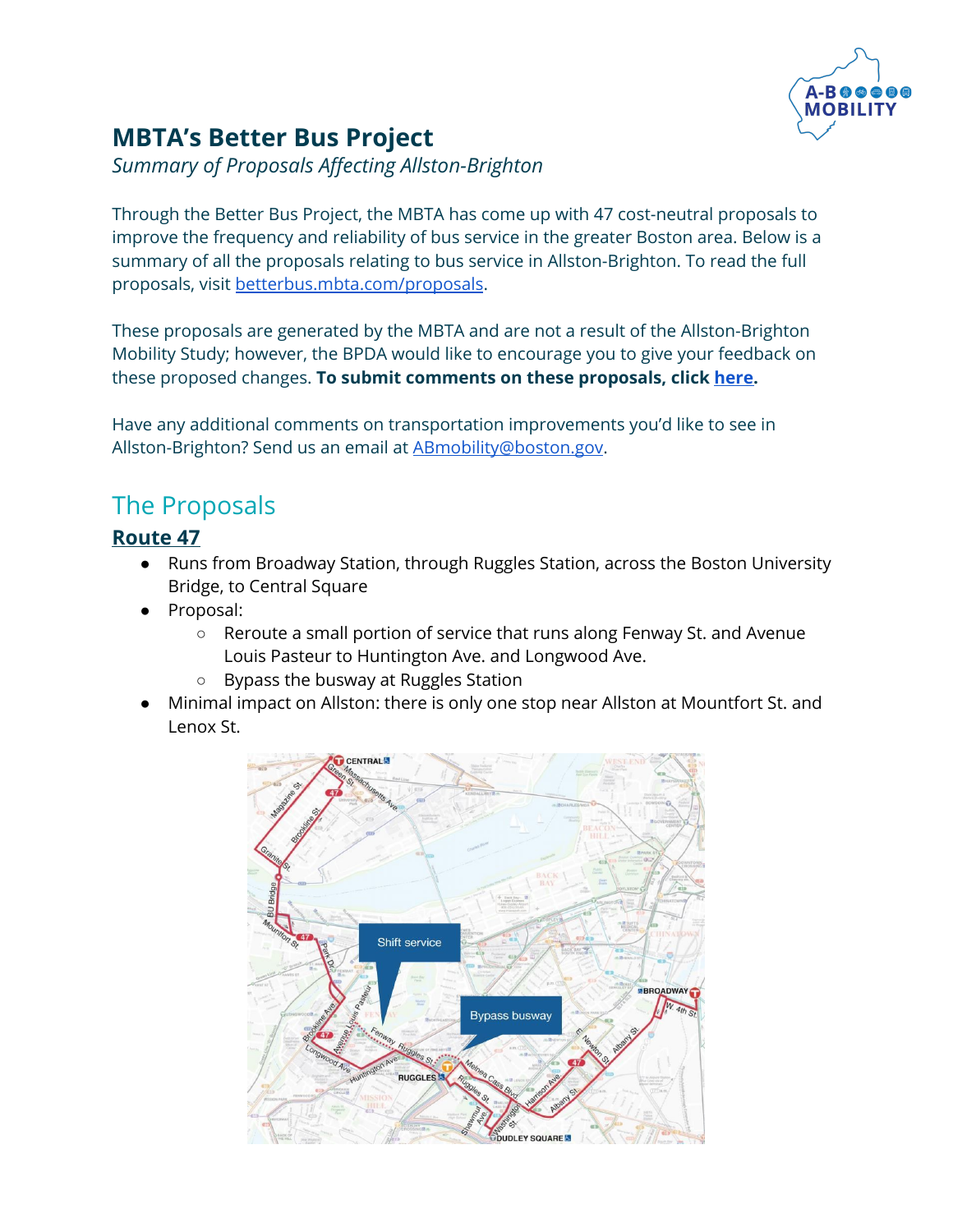### **Route 64 - 2 [Proposals](https://betterbus.mbta.com/route-64)**

- Runs from Oak Square, through Central Square, to Kendall Square
- Proposal 1
	- Reroute the section between Central Square and Kendall Square from Prospect St. and Broadway to Main St.
	- Discontinue service to University Park
	- New all-day connection between Allston/Brighton and Kendall Square



- Proposal 2
	- Reroute Hobart St. service to Brooks St.

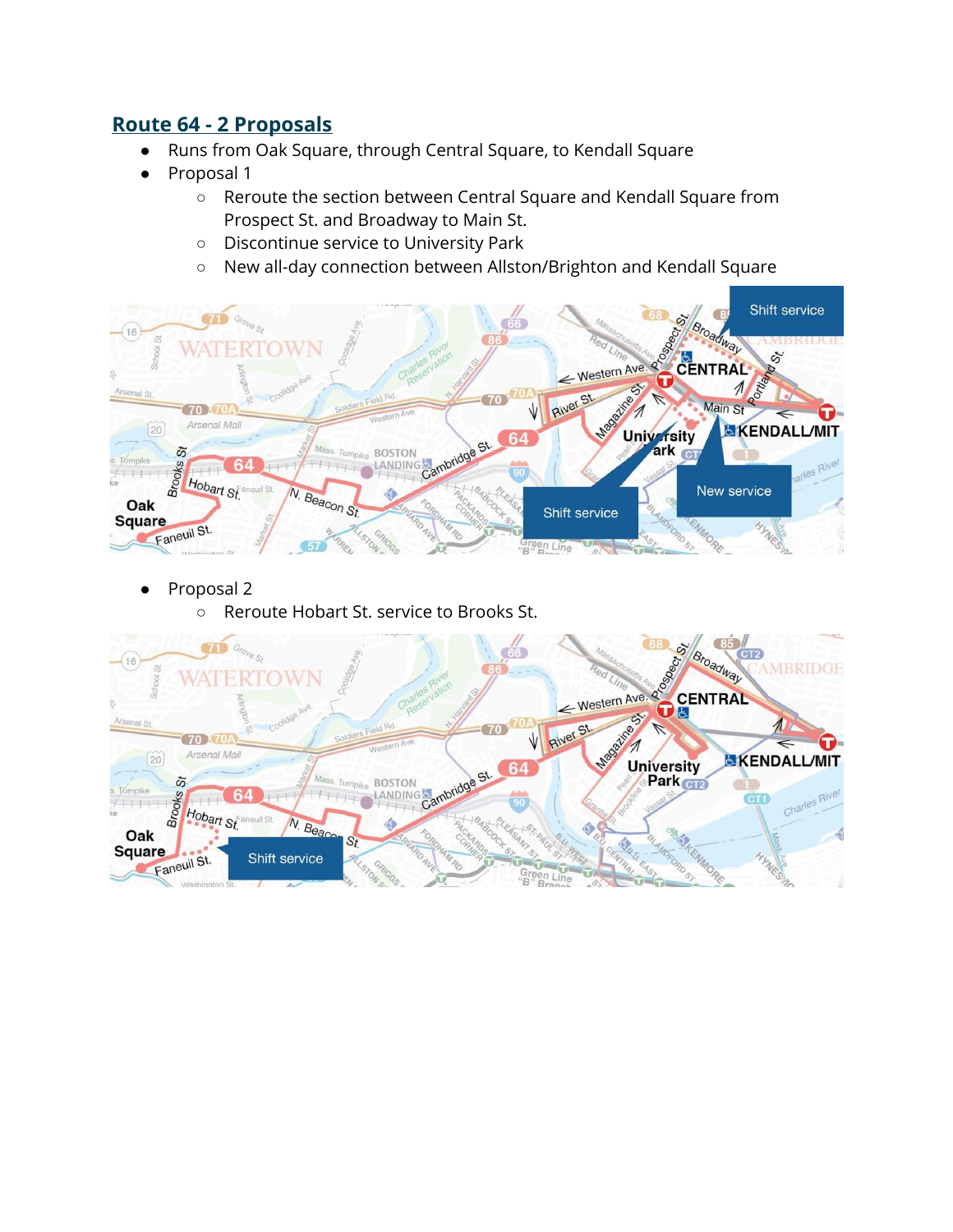### **[Route](https://betterbus.mbta.com/route-65) 65**

- Runs from Brighton Center through Brookline Village to Kenmore Square
- Proposal:
	- Reroute the end of the line from Kenmore to Ruggles Station
- New service through the Longwood Medical Area
- New connection to the Orange Line



#### **[Routes](https://betterbus.mbta.com/route-70-70a) 70 & 70A**

- Runs from Waltham, through Watertown and Lower Allston, to Central Square
- Proposal:
	- Shift midday/evening service from Cedarwood to Market Place Drive
	- Merge the majority of Route 70A with Route 70; new Route 70A will only operate between North Waltham and Waltham Center